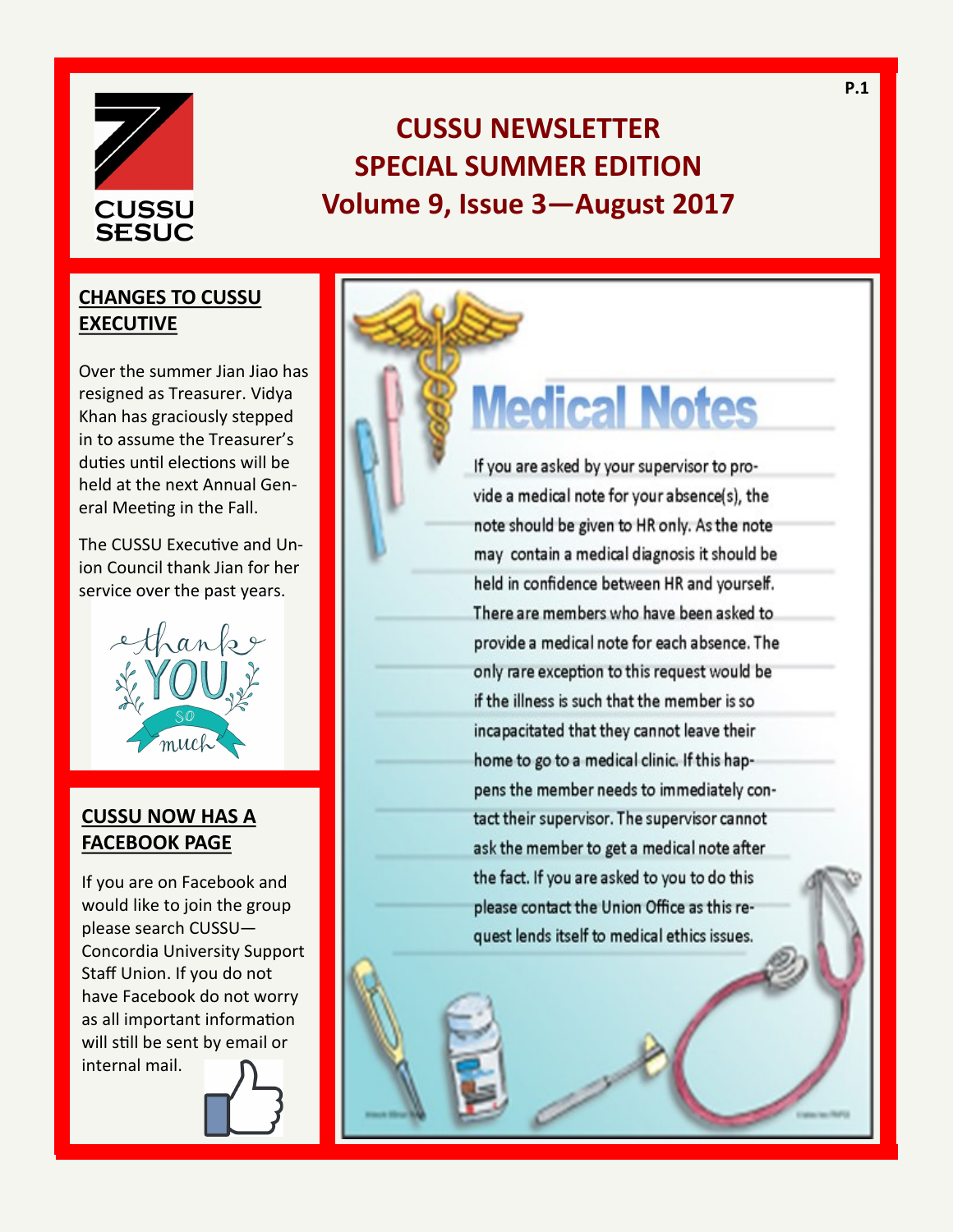

# **CUSSU NEWSLETTER SPECIAL SUMMER EDITION Volume 9, Issue 3—August 2017**



To our 23 members who have taken the Voluntary Retirement Package (VRP) and the 2 members who left under the CUSSU retirement article, we wish you a happy, healthy and wonderful retirement. Enjoy, you earned it!

#### **Ode to Retirement…**

Happy retirement days are here at last. The days of toil and stress are long past. I worked almost all my life so that I can play. Do I want to go back to work? Absolutely, no way! — Dave Erhard



#### **JUNE 1ST STEP INCREASE**

Every June  $1<sup>st</sup>$  any member who has not yet reached the top of their pay scale should receive a Step Increase. This year we had two members come forward who either did not receive their step increase from the previous year or for this year. Please check your pay stub in Empath to make sure that you have received your step increase. If you are unsure of what you need to look for and need help please contact the Union Office.



## **APPLYING FOR A CUSSU** cation in confidence. We ask **POSITION?**

There have been a number of job postings for CUSSU positions at Concordia and the Union would appreciate it if members would let us know when you apply for a position and/or by giving HR permission to advise us. Rest assured the Union Executive will keep your appliyou to do this as we need to look at the number of external hires that are being employed in positions that perhaps should be going to our members with the most seniority who meet the qualifications for the position. Please help us protect those jobs that should rightfully go to our members who deserve to move forward.